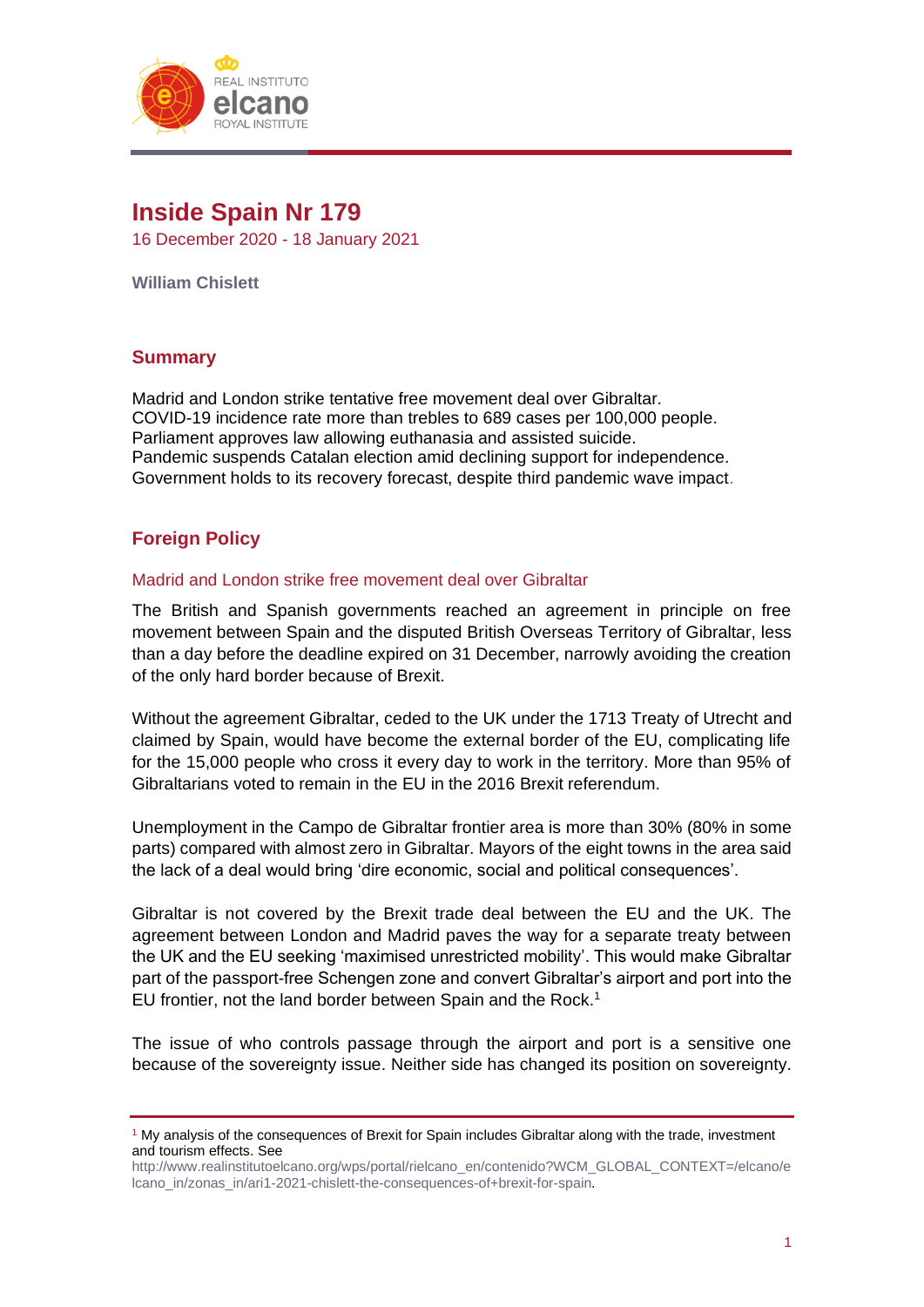Spain, as Gibraltar's closest Schengen member state, will be responsible for ensuring Schengen checks are applied. The Schengen Information System will provide information remotely to Gibraltar's border agents.

Chief Minister Fabian Picardo said Gibraltar would not accept during the agreement's four-year initial period agents of Frontex, the EU border and Coastguard Agency, wearing a Spanish armband. He says Gibraltar guards will have the final word on who enters.

After that period Spain and the UK will consult on how they should move forward. If another system acceptable to all sides cannot be agreed, the UK and Gibraltar have a veto on Spanish officials carrying out the checks and could terminate the agreement, raising the prospect of a hard border.

Removal of the border fence, possibly within six months, would integrate the Rock and the La Línea-Algeciras-Gibraltar triangle and enable Gibraltarians to move across the passport-free Schengen zone. The UK never signed the Schengen agreement. Madrid would like more of Gibraltar's wealth to flow into one of Spain's most deprived areas.

Former Popular Party Spanish Foreign Minister and current MEP Juan Manuel García-Margallo, who has been advocating co-sovereignty for Gibraltar for years, said the government has failed to seize the opportunity that Brexit had offered.

Prime Minister Pedro Sánchez decided to take a pragmatic approach. Juan González-Barba Pera, Spain's Secretary of State for Europe, said the agreement was one of 'coresponsibility' not co-sovereignty, an idea rejected by Gibraltarians in a referendum in 2002.

In a separate move, the government allowed Gibraltarians to continue to hold Spanish public sector jobs, work in professions that require EU residency and study in Spanish universities.

# **Domestic Scene**

# COVID-19 incidence rate more than trebles to 689 cases per 100,000 people

Like other countries, Spain is paying a high and predictable price for relaxing its COVID-19 restrictions during the Christmas and New Year period and lax adherence to the rules. The third wave of infections, also aggravated by the highly contagious coronavirus variant first found in the UK, is putting some hospitals at breaking point and producing cancellations of routine treatment and non-urgent operations. Hospitals have also been hit by the Filomena snowstorm and sub-freezing temperatures that have caused accidents and put even more pressure on the public health system.

As a result of the sharp rise over the last month in the number of cases to 2.33 million on 18 January (the world's ninth largest), the 14-day notification rate per 100,000 inhabitants for Spain as a whole more than tripled to 689. The number of cases at the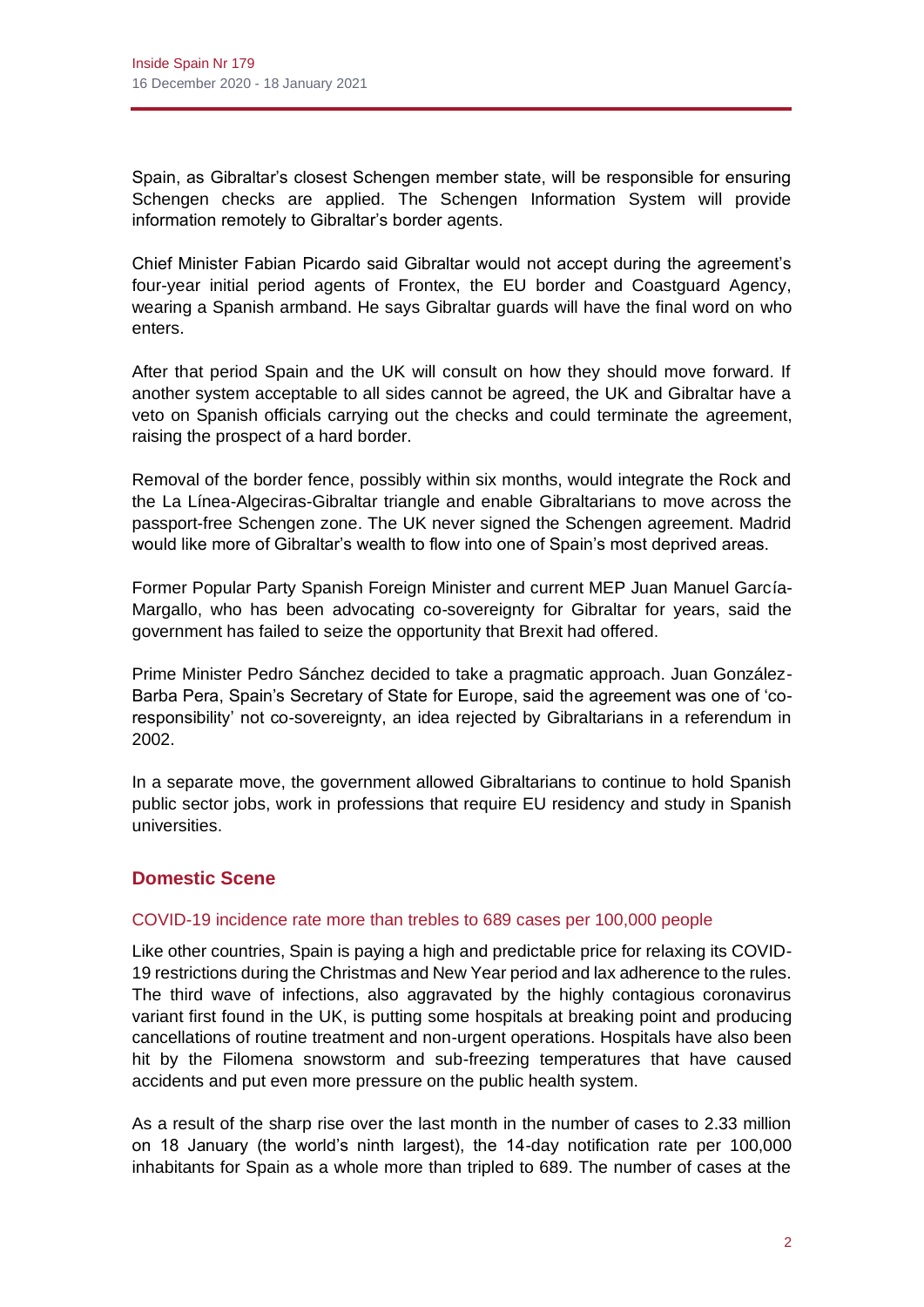end of the first state of emergency on 21 June stood at 246,272 and at 1,098,320 when the second and six-month state was declared on 26 October.

The official death toll from the pandemic was 53,769 and including 'excess deaths' since March –the difference between the observed numbers of deaths in a specific time period and expected numbers of deaths in the same period– more than 80,600. This is 24% above the average number of deaths in 2015-2019, the highest rise among countries providing excess death figures.

The third wave is worse than the second. The 14-day incidence rate is above 1,000 in three of the 17 regions and more than 600 in nine (see Figure 1). Extremadura's rate, the worst, rose tenfold to 1,384.

The Socialist-led minority government, however, does not see the need to follow the example of other hard-hit countries, such as the UK, and impose a full stay-at-home lockdown, as happened last March in the first wave. Some regional governments are pushing for this, but they do not have the legal means to do so. In a baffling move, the decision of the government of Castilla León, governed by the Popular Party (PP), to bring forward the curfew in the region from 10pm to 8pm was challenged by the central government, which took the issue to the Supreme Court on the grounds that this curtailed a fundamental right not supported by the second state of emergency. Galicia, Catalonia, La Rioja, Murcia, Navarra, the Balearic Islands, Castile-La Mancha and Extremadura also tightened their restrictions.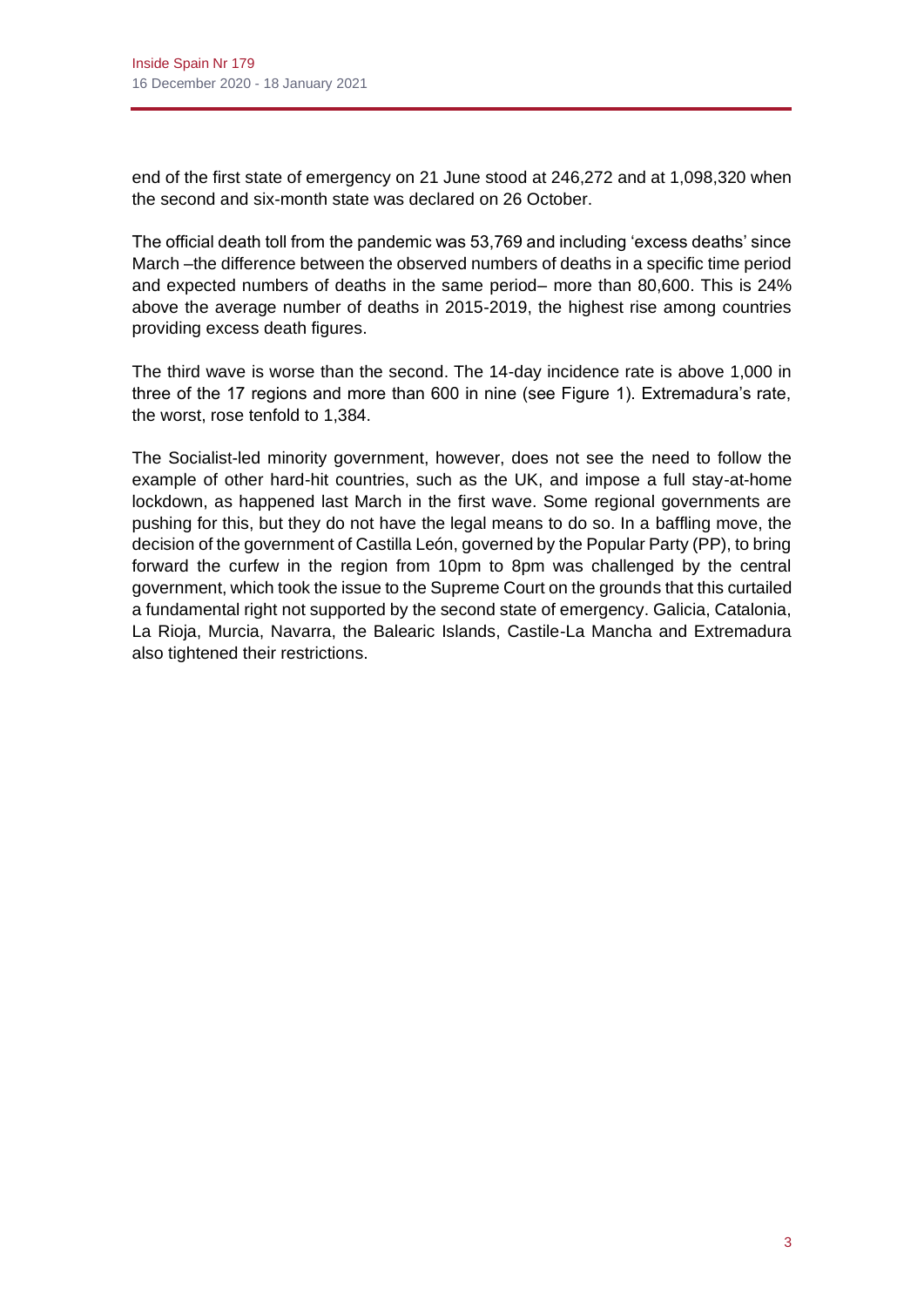|                         |     | 16 December 2020 |     | 18 January 2021 |
|-------------------------|-----|------------------|-----|-----------------|
| Andalucía               |     | 136              |     | 628             |
| Aragón                  |     | 219              |     | 615             |
| Asturias                |     | 209              |     | 318             |
| <b>Balearic Islands</b> |     | 307              |     | 680             |
| <b>Basque Country</b>   |     | 267              |     | 350             |
| Canary Islands          |     | 124              |     | 175             |
| Cantabria               |     | 217              |     | 352             |
| Castilla y León         |     | 180              |     | 911             |
| Castilla-La<br>Mancha   |     | 244              |     | 1007            |
| Catalonia               |     | 215              |     | 631             |
| Extremadura             |     | 141              |     | 1384            |
| Galicia                 |     | 170              |     | 484             |
| Madrid                  |     | 248              |     | 790             |
| Murcia                  |     | 142              |     | 1082            |
| Navarre                 |     | 197              |     | 386             |
| La Rioja                |     | 201              |     | 921             |
| Valencia                |     | 239              |     | 896             |
| Spain (2)               | 201 |                  | 689 |                 |

# **Figure 1. Coronavirus (COVID-19) cases per 100,000 people in past 14 days by regions, 2020 and 2021**

(2) Including the North African enclaves of Ceuta and Melilla.

Source: Health Ministry.

Meanwhile, the roll out of the COVID-19 vaccine is picking up after a slow start (see Figure 2).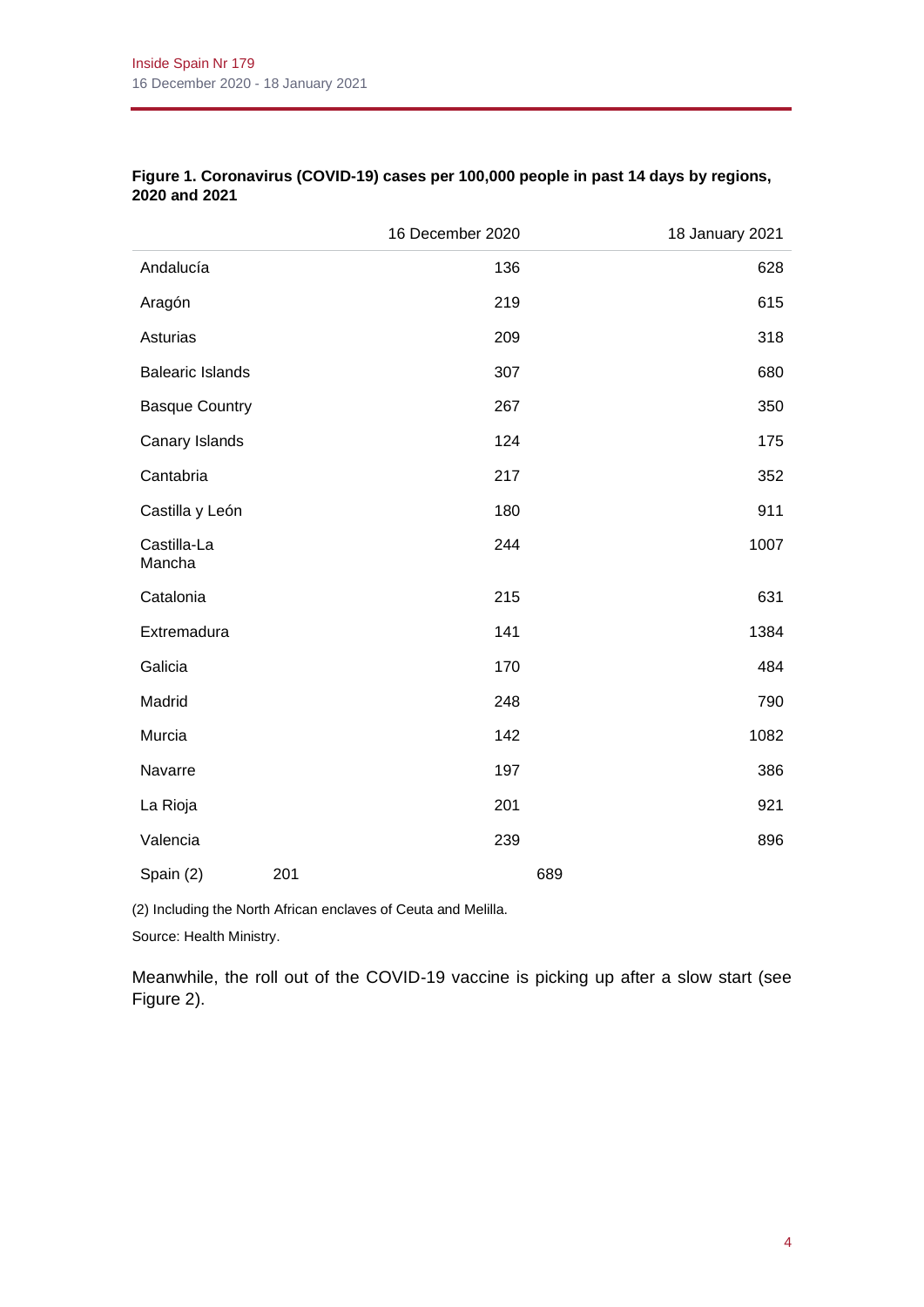|         | Doses per 100 people |
|---------|----------------------|
| UK      | 6.65                 |
| US      | 3.71                 |
| Italy   | 1.91                 |
| Spain   | 1.92                 |
| Germany | 1.37                 |
| France  | 0.74                 |

## **Figure 2. COVID-19 vaccination doses administered per 100 people, 18 January (1)**

(1) Total number of vaccination doses administered per 100 people in the total population. This is counted as a single dose, and may not equal the total number of people vaccinated, depending on the specific dose regime (eg, people receive multiple doses).

Source[: https://ourworldindata.org/covid-vaccinations?country=ESP~FRA~DEU~ITA~GBR~USA.](https://ourworldindata.org/covid-vaccinations?country=ESP~FRA~DEU~ITA~GBR~USA)

#### Parliament approves law allowing euthanasia and assisted suicide

Spain became the sixth country in the world to approve physician-assisted suicide and euthanasia for long-suffering patients of incurable diseases in a 198-138 vote.

Belgium, Canada, Colombia, Luxembourg, the Netherlands and Switzerland have already approved some form of legislation. In the US, some states including California allow patients to obtain lethal prescriptions if terminally ill.

The issue in Roman Catholic Spain is a heated one. The law was opposed by the conservative Popular Party and the hard-right VOX. The Church issued a statement headlined 'Life is a gift, euthanasia a failure'.

María Luisa Carcedo, a former Socialist Health Minister and MP, said the law allowed Spain to take 'a step forward in civil rights, which will bring more liberty to citizens'. Far from being 'an imposition by the state', she added, the law meant that 'it is the patient who decides'.

The law sets various conditions including ensuring patients have been granted all information about their condition and specifies that the request to die must be made in writing and be repeated 15 days later.

#### Pandemic suspends Catalan election amid declining support for independence

Catalans were due to go to the polls on 14 February amid waning support for independence, but the election have been suspended because of the surge in COVID-19 cases.

The regional election follows the Supreme Court's ruling last September barring Quim Torra, the former Premier of Catalonia, from public office for 18 months for disobedience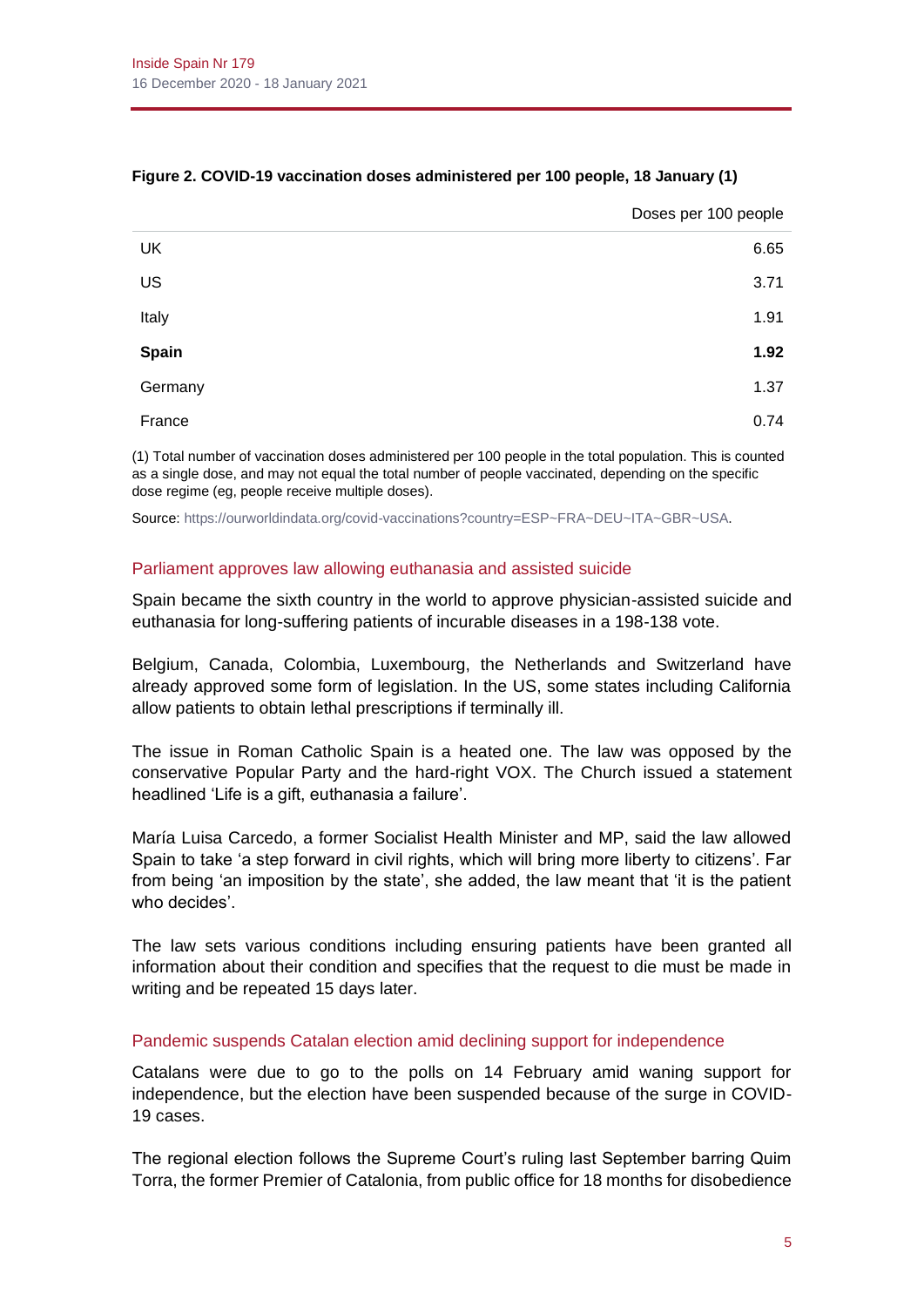for failing to remove banners from a public building during an election campaign calling for the release of nine jailed pro-independence leaders. Deputy Premier Pere Aragonès took Torras's place.

The election was supposed to be held by 14 February and not by next December, when the Catalan government's four-year term would normally expire, but the pandemic has changed this. May 30 is the earliest date agreed by some of the political parties, although the final word might lie with the courts as the Catalan Socialists and some organisations are expected to appeal against the Catalan government's decree.

The 2017 election was called by the previous Popular Party government of Mariano Rajoy after it dissolved the Catalan parliament, following the illegal referendum on secession and parliament's unilateral declaration of independence. Nine politicians and activists were jailed for between nine and 13 years in October 2019 after they were found guilty of sedition.

A GAD3 survey this month showed support for a break with Spain had dropped from 45% last September to below 43% (see Figure 3) and 62.7% of respondents said the push for independence (known as the *procés)* was harming the economy.

|                                                                                                                                    | Yes  | No   | Don't know |
|------------------------------------------------------------------------------------------------------------------------------------|------|------|------------|
| Do you believe the dialogue between the central and<br>Catalan governments will help to find a solution to the<br>Catalan conflict | 48.9 | 46.2 | 4.9        |
| Should the central government pardon the Catalan<br>politicians jailed for organising an illegal referendum in<br>2017?            | 60.6 | 32.6 | 6.8        |
| In a referendum would you vote in favour of<br>independence?                                                                       | 42.6 | 48.9 | 8.5        |

#### **Figure 3. Opinion poll on Catalan independence (% of respondents)**

Source: GAD3, January 2021.

The Socialist-led minority government, in which the hard left Unidas Podemos (UP) is the junior partner, agreed to negotiate with the pro-independence Catalan Republican Left (ERC) in return for it supporting the government's formation in January 2020. ERC has 13 seats in the national parliament and are vital to keep the government in power.

Since then, however, negotiations have not advanced the cause of independence, though the rhetoric on both sides is less aggressive. Both sides are sticking to their red lines: the government opposes a referendum (not so UP) and ERC wants one.

A higher share of respondents (27.5%) than in September (26%) are in favour of a reform of Catalonia's financing system as a way to end the conflict (see Figure 4).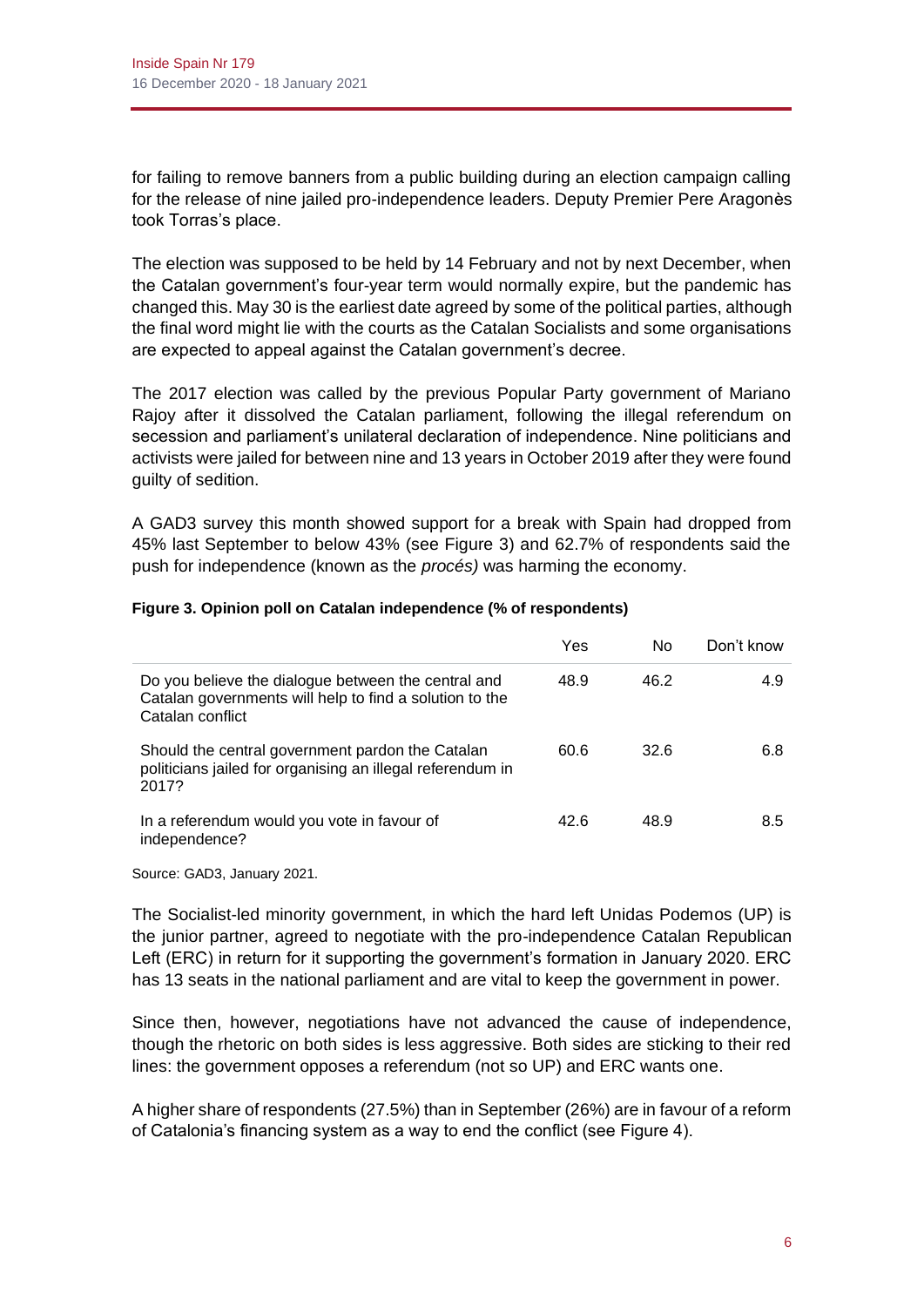|                                         | January 2021 | September 2020 |
|-----------------------------------------|--------------|----------------|
| A better financing system               | 27.5         | 26.0           |
| A referendum on independence            | 26.8         | 26.1           |
| A reform of the Spanish<br>Constitution | 24.0         | 28.8           |
| A new Catalan statute                   | 10.8         | 10.5           |
| Don't know                              | 10.9         | 8.6            |

#### **Figure 4. In the event of a bilateral negotiation, how would you like the conflict to be resolved**

Source: GAD3, January 2021.

The decision of the Catalan Salvador Illa, the Health Minister in the central government, to head the Catalan Socialist Party's list in the election appears to have substantially boosted that party's fortunes over the last month. According to an opinion poll by GESOP published in *El Periodico*, the socialists would double their seats in the Catalan parliament to 34 of the 135 on 24.1% of the votes, up from 16.8% in 2017, if the election was held next month, while ERC, the secessionist Junts and the Popular Unity Candidacy (CUP) between them would win 68 seats, very narrowly enabling them to maintain control of parliament (see Figure 5).

|                                | February 2021 | 2017 results |
|--------------------------------|---------------|--------------|
| <b>Catalan Socialist Party</b> | 34-35         | 17           |
| Catalan Republican<br>Left     | 32-33         | 32           |
| Junts                          | 29-30         | 34           |
| Ciudadanos                     | $12 - 13$     | 36           |
| Popular Unity<br>Candidacy     | $7 - 8$       | 4            |
| Catalunya en Comú-<br>Podem    | $6 - 7$       | 8            |
| Popular Party                  | $6 - 7$       | 4            |
| VOX                            | $5-6$         |              |

#### **Figure 5. Catalan elections, seats by party, February 2021**

Source: GESOP for February and Catalan government for 2017.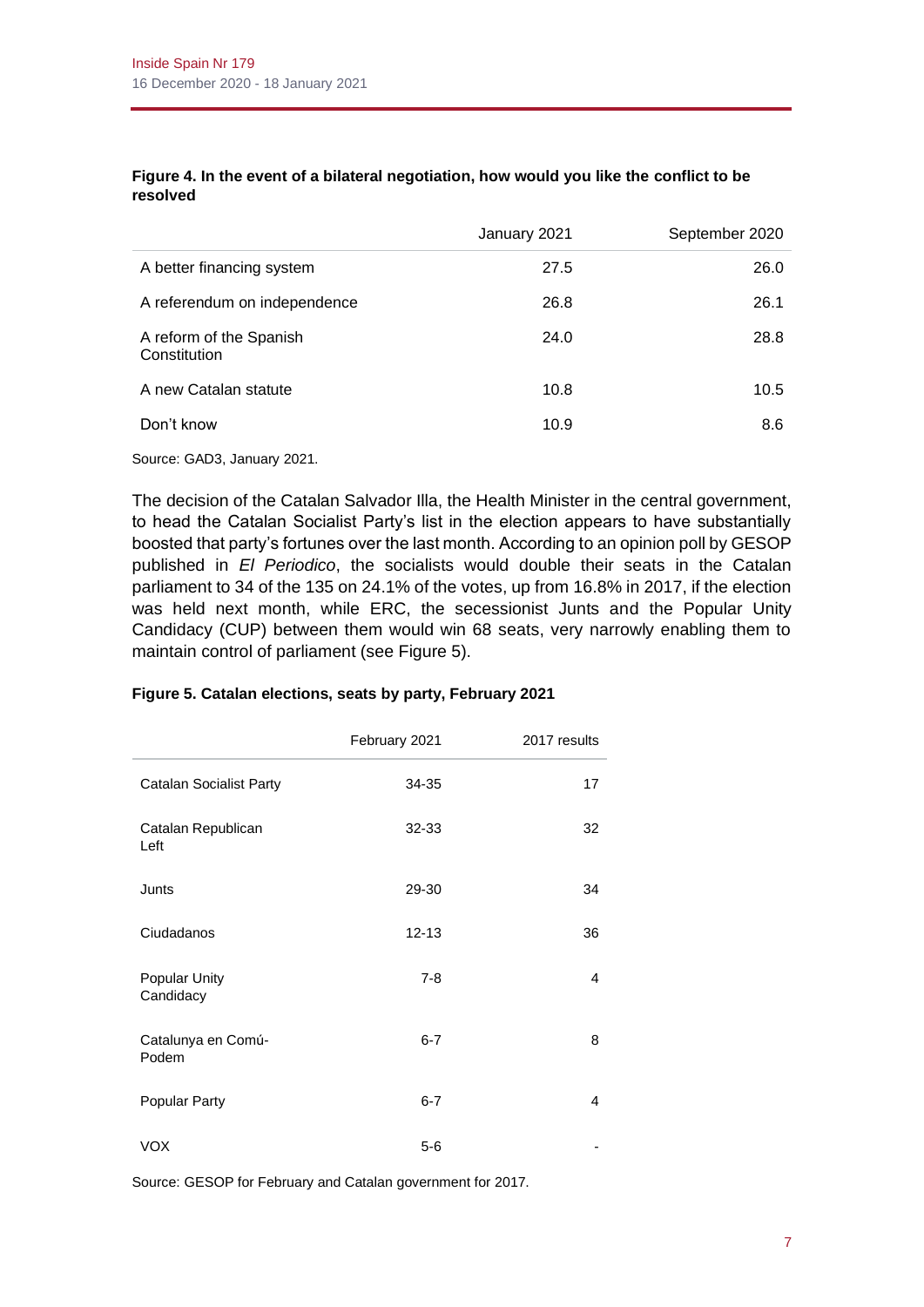The biggest loser will be the liberal Ciudadanos, which will see its seats drop from 36 in 2017, the largest number, to 12-13. Their voters are mainly deserting them for the Socialists.

Meanwhile, a Belgian court denied a request by Spain's Supreme Court to extradite Lluís Puig, a former Culture Minister in the Catalan government who fled to Belgium in 2017 after the referendum. This makes it unlikely that Carles Puigdemont, the Catalan Premier at the time of the referendum, will be extradited.

The government is studying whether to grant pardons to the nine prisoners. Transport Minister José Luis Abalos said the government 'has the legal obligation to process the pardons' and the 'moral obligation to relieve tensions that can damage co-existence'. The Popular Party and Ciudadanos called the government's decision a 'shameful and lamentable favour' in return for ERC's backing of the 2021 budget.

Deputy Prime Minister Pablo Iglesias, leader of Unidas Podemos, added fuel to the debate on pardons when he compared the situation of Puigdemont to that of Republican exiles during the Franco regime. This triggered a flood of criticism, and particularly enraged exiles' descendants who said it was an insult.

# Spain, main destination for irregular migration to EU

More than 41,000 migrants crossed by sea from Africa into Spain last year (32,500 in 2019), compared with 34,113 into Italy and 15,518 into Greece. Almost half of them arrived in the Canary Islands (22,249), 10 times more than in 2019 (see Figure 6).

# **Figure 6. Irregular migrant arrivals in the Canary Islands, 2001-20**

| 2001  | 2004  | 2006   | 2008  | 2012 | 2016 | 2019  | 2020(1) |
|-------|-------|--------|-------|------|------|-------|---------|
| 4.105 | 8.426 | 31.678 | 9.181 | 173  | 672  | 2.168 | 22.249  |

(1) Until 27 December.

Source: ACNUR and Interior Ministry.

Spain also received the largest number of people seeking asylum in the EU. Eighty per cent of the 88,762 seekers were from Latin America, mostly Venezuelans and Colombians.

# **The Economy**

# Government holds to its recovery forecast, despite third pandemic wave impact

The government is sticking optimistically to its GDP growth forecast for this year of around 7%, despite the virulent third wave of COVID-19 infections. The measures to tackle the pandemic caused the economy to shrink by around 11% in 2020, the bleakest year in living memory. BBVA estimates growth at 5.5% in 2021.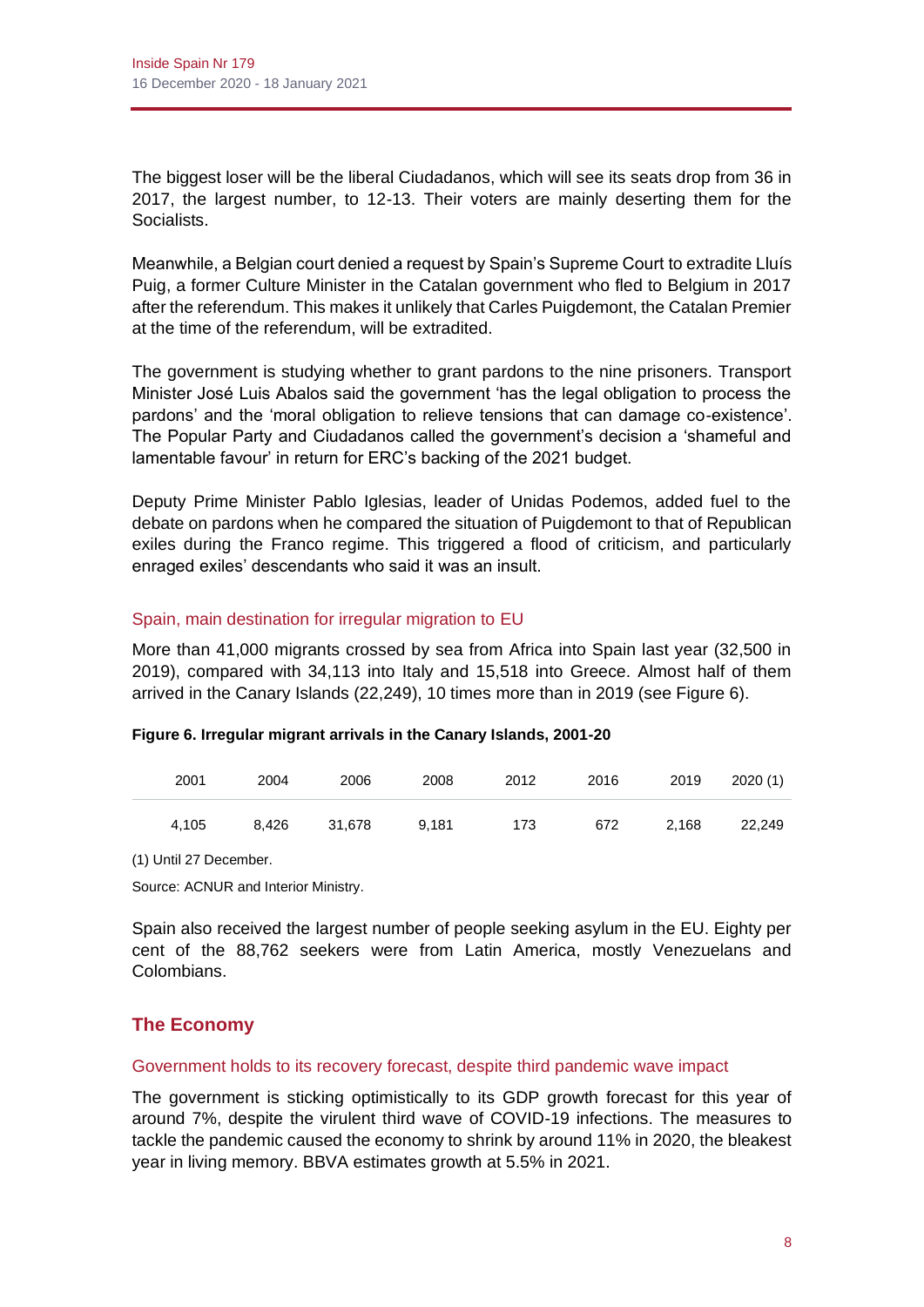The pandemic's impact on the economy, compounded this month by the Filomena snowstorm, is unprecedented. Whereas at the height of the 1993 and 2008 crises GDP fell to 2.5% and 9% below the pre-crisis level, respectively, during the COVID-19 crisis GDP reached 22% below the pre-crisis level at one point.

Yet the speed of recovery is proving to be quicker than in previous crises, because this crisis originated from a health emergency and monetary and fiscal policy has played a key role in alleviating the pandemic impact. For example, at the end of 2020, 755,613 workers were still furloughed under the job retention scheme which looks like being extended until the end of May.

Other government measures taken were debt moratoriums and tax deferrals, as well as the decisive action of the European Central Bank. The economy recovered 60% of output in the third quarter of 2020, compared to the nine quarters it took during the 2008 financial crisis.

The deep recession has been accompanied by a much smaller deterioration in the severity index than might have been expected. Figure 7 shows the relationship between a synthetic index of the severity of the economic conditions (built using the unemployment rate and the sovereign risk premium) and annual GDP growth.





Source: CaixaBank Research, based on data from the National Statistics Institute and Bloomberg.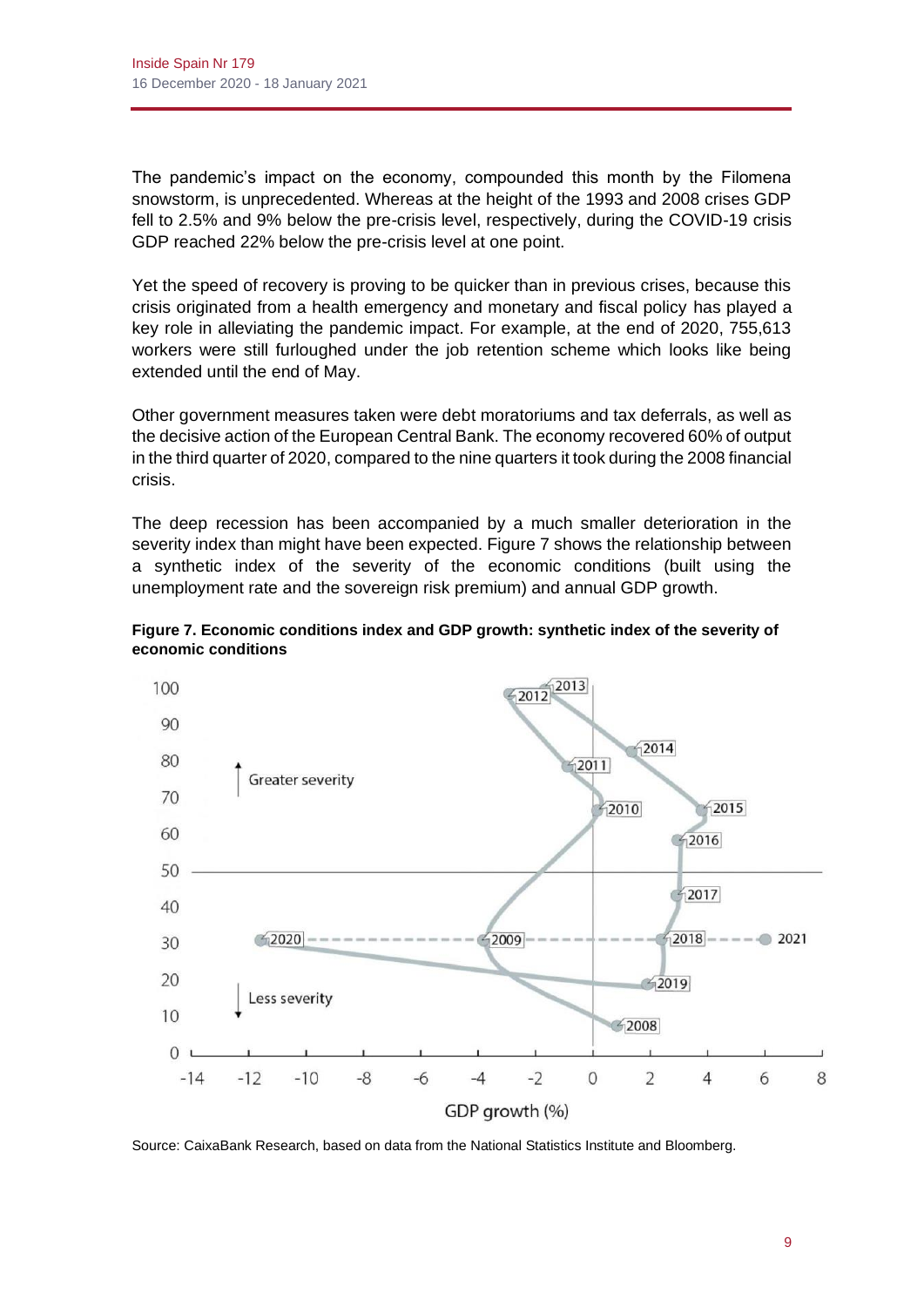A key factor this year will be the extent to which the vital tourism sector recovers. Last year was *annus horribilis*: the number of international tourists plummeted from 83.7 million in 2019 to below 20 million, the lowest figure since the late 1960s and generating just 4% of GDP compared to the usual 12% (see Figure 8). The tourism and hospitality sectors account for 26% of GDP, five points more than the EU average. Tourism by Spaniards was also decimated.

**Figure 8. Spain: number of tourists and tourist expenditure, 2019 & 2020 (January-November)**



Source: Círculo de Empresarios based on INE, 2020.

The economy will receive a much-needed boost from a massive injection of Next Generation EU funds (NGEU). Parliament's approval of the 2021 budget unlocked the €140 billion Spain expects to receive from the EU's €750 billion coronavirus recovery fund, €26.6 billion of which Spain will borrow against the prospective grants from the bloc. The €140 billion in grants and loans is more than the total cost (€112 billion in today's money) of the US's 1948 Marshall Plan to help re-build non-communist war-torn Europe, and from which Spain was excluded because the Franco dictatorship took Hitler's side.

The Ibex-35 index of the Madrid stock exchange has picked up after falling 15.5% in 2020, one of the worst performances in the world (see Figure 9). By 18 January the index had risen 2.24%